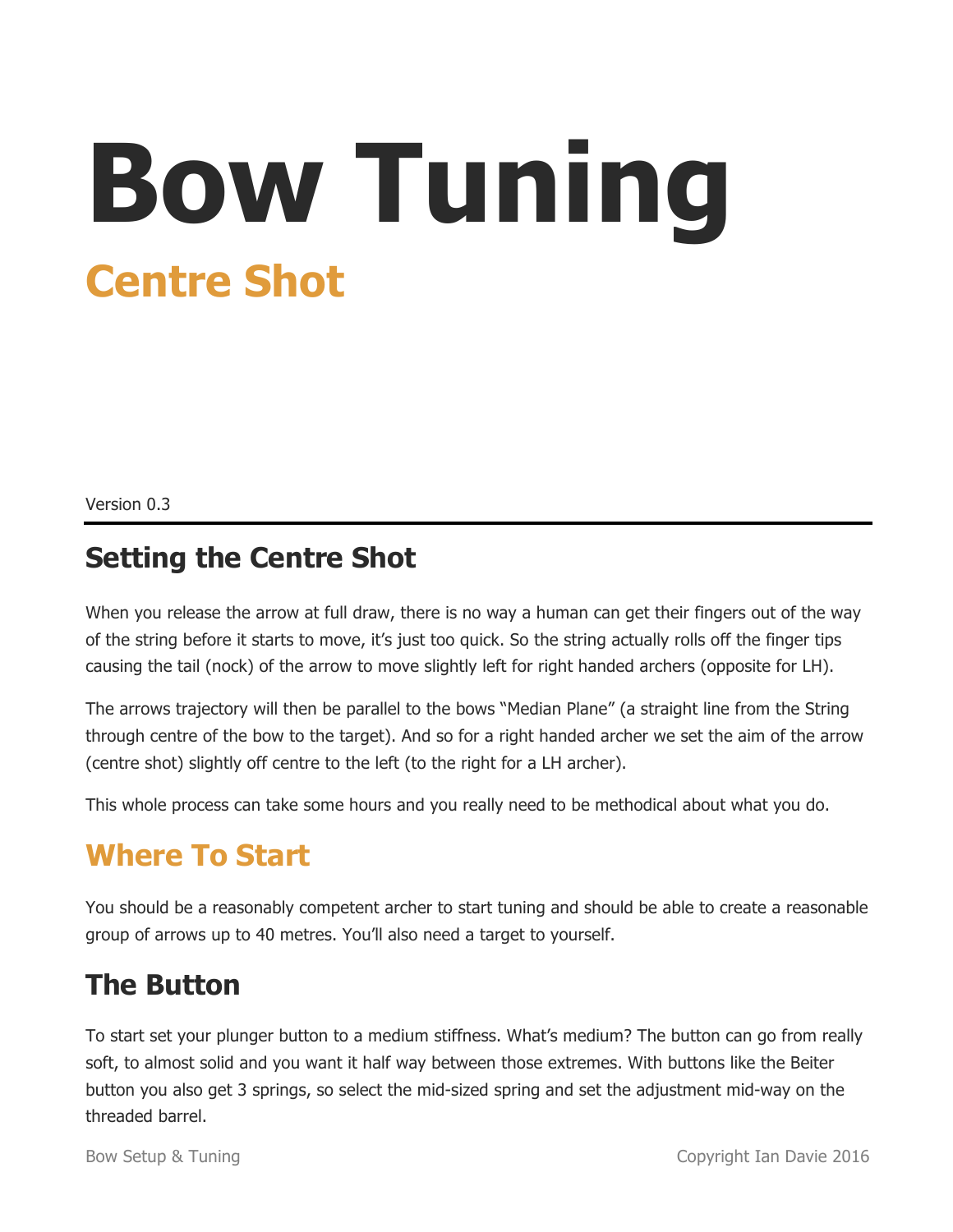The button on a recurve bow will move in a few millimetres due to the bend in the arrow at release and helps keep the force of the bow down the centreline of the arrow.

# **Limb Alignment**

Next we want to make sure everything is straight and that the string runs through the centreline of the riser.

Fix the bow in an upright position, the best way to do this is to use a rip-clutch or clamp on the longrod. This means you're not putting any pressure on the limbs. If you don't have either of these but you have stabilizers with side rods you can prop the bow on the back of a chair that's facing away from you, just rest the side rods on the back of the chair and the longrod on the ground or seat.

The important thing is to get the bow upright, so that you can see the string from one limb tip to the other in as much a vertical line as possible.

Standing behind the bow, visually align the string down the centreline of the limbs, you can use the back of the limb bolts on the riser as a guide (you can also use limb gauges but don't rely on them just on the tips of the limbs), you can also use masking tape on the limbs with the centre marked by a pen. What you want to see, is that the string runs centrally down the limbs and through the riser. You might need to adjust the limb alignment (if you can), to get the string central in relation to the riser and limbs.

# **Sight Alignment**

The quick way to do this is to centre the windage adjustment of your sight, then flip the sight around so that it's facing backwards and make sure that the sight pin is in line with the string. As long as the sight is attached square to the riser, and most are, then this is good starting point. It's also an opportunity to check that your sight guide is vertical and that the sight runs parallel to the bow string by moving your sight block up and down its full travel and making sure that the sight pin remains aligned with the string. if it drifts to one side or another adjust the sights vertical guide to keep it true.

When you're finished, flip the sight around to the front again.

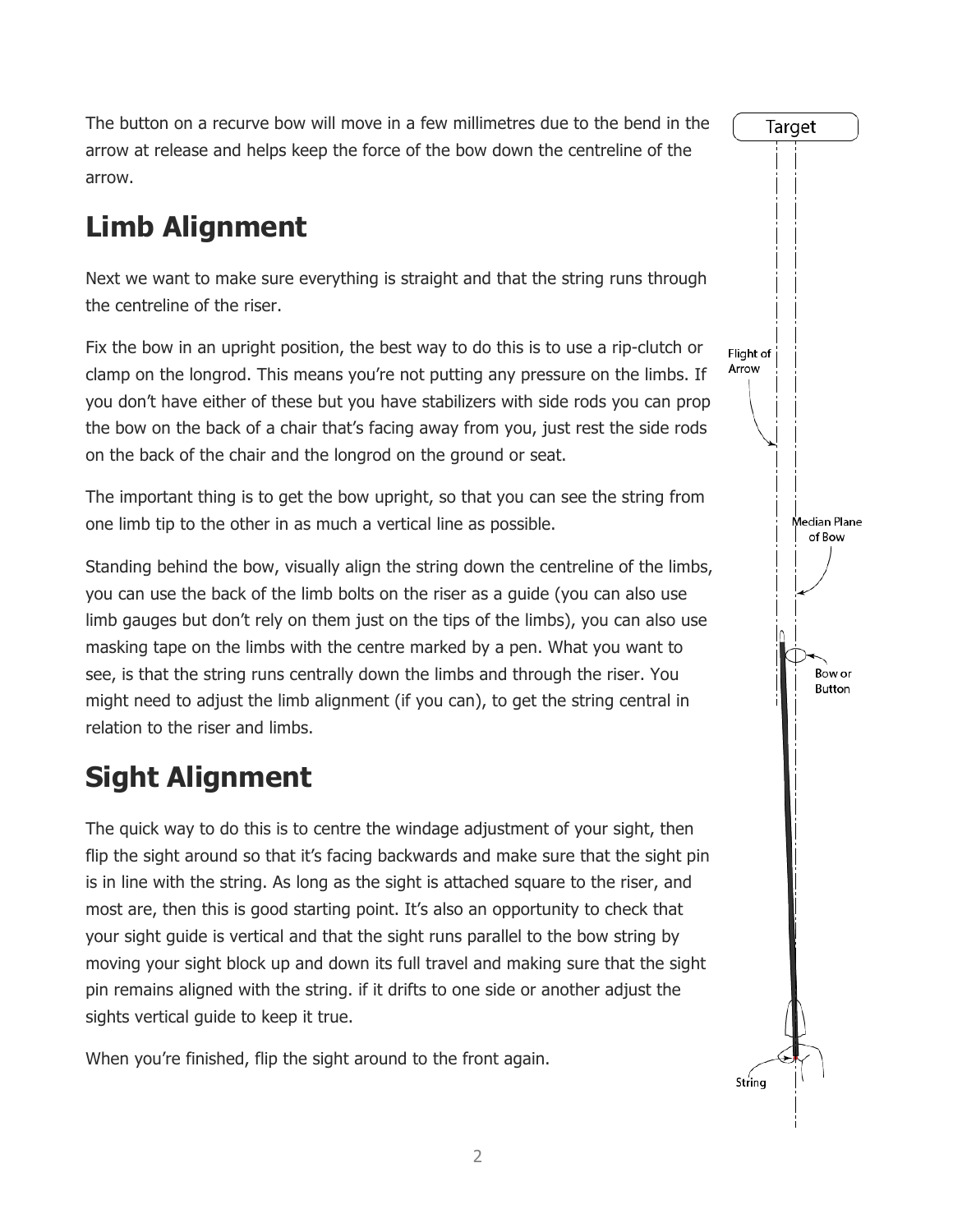# **Basic Arrow Alignment**

The centre shot alignment is not the same for everyone, we don't all look the same or shoot the same, so we'll do a basic alignment first based upon suggested norms, then you'll refine it by shooting some arrows.

- 1. Nock an arrow to the string and place it on the rest.
- 2. Keeping the string visually aligned (as described in Limb Alignment), determine the position of the arrow point with respect to the string. You need to focus your view back and forth between the string and arrow point.
- 3. You need to initially set the arrow given the following guidelines.

For arrows with a parallel shaft (aluminium Arrows, ACC's), it is suggested to align the right side of the point to the left edge of the string (vice versa for left handed archers). For Barrelled arrows (ACE's X10's), the recommendation is that the tip of the point is aligned with the left edge of the string (vice versa for left handed archers), so not quite so much offset with barrelled arrows. You can't see if an arrow is barrelled you can only tell by their manufacturers information.

4. To adjust the arrow alignment, physically screw the button in and out to adjust the position of the arrow on the bow.

# **Centre Shot Refinement (Walk Back Test)**

The bow is basically ready to shoot now and it'll work but it might need a bit more work to get it shooting consistently at various distances. You might for instance find that the arrows start to hit left or right the further away you shoot, resulting in you needing to make windage adjustments to get the arrows back in the centre. This is because the flight of the arrow is not parallel to the median plane of the bow.

#### **Prepare The Range**

Set up a target boss at 40M (swap all the measurements for yards if you work in old money) and create a target about 30cm from the top using something like a Hit-or-Miss face. Next place shooting markers every 5M back to the shooting line.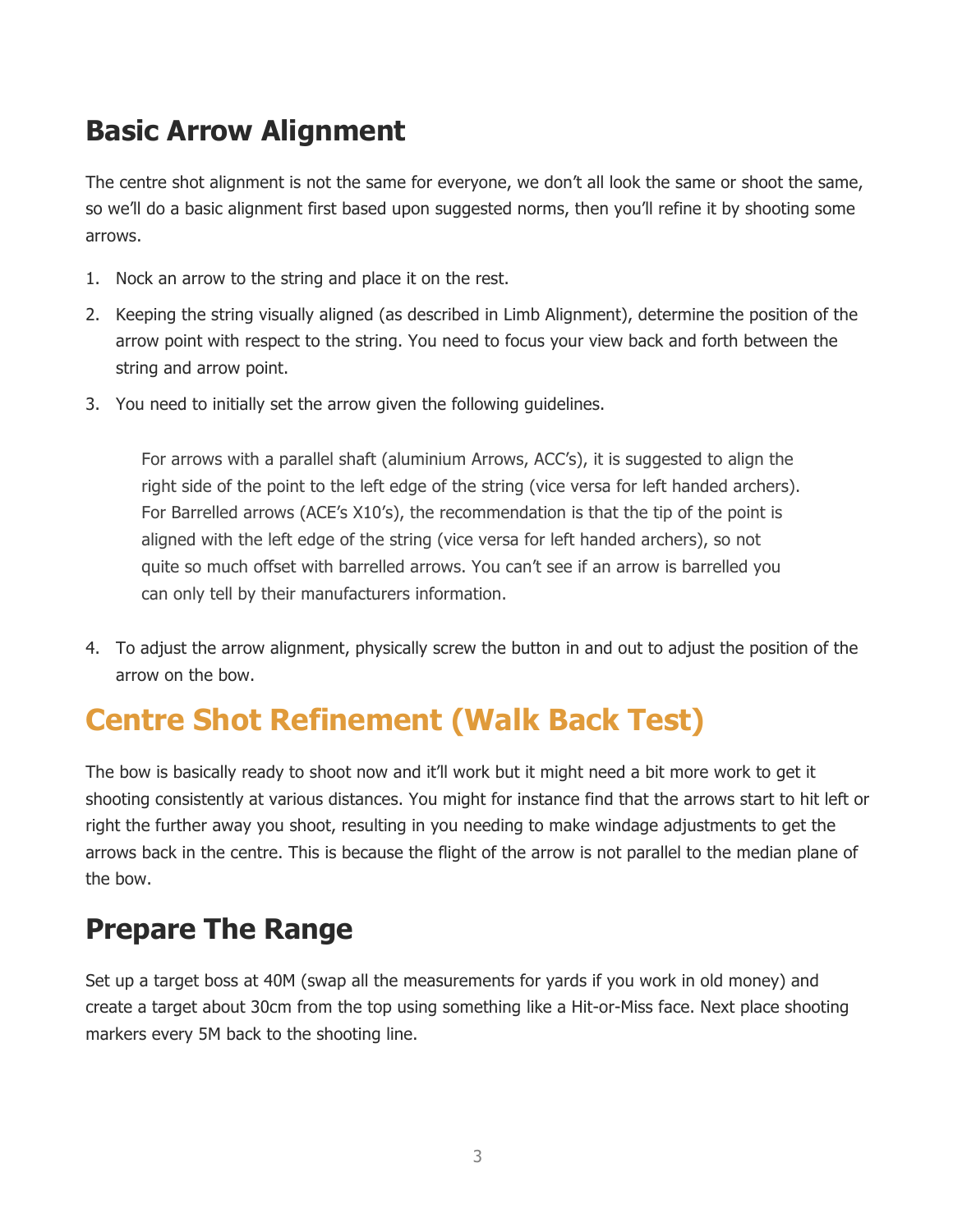### **Shoot**

It's even better if your arrows are numbered for this test and that you shoot them in order so you can see where each one hits.

Set your sight to shoot about 15 metres and without moving your sight shoot an arrow from each of the markers at the target you placed near the top. You want to shoot as well as you can at the target face and don't concern yourself with where the arrows are actually landing during shooting.

What you should see is that your first three arrows should be grouped near the target at the top, all the rest should hit increasingly lower. If you've shot well the arrows should create a pattern either straight down the target or maybe drifting left or right.

### **Adjust the button**

For a right handed archer, if your arrows drift right down the target then screw the button to the left about a quarter turn, to increase the amount of button sticking out of the riser. If your arrows drift left down the target then screw the button right about a quarter turn, to decrease the amount of button sticking out of the riser.

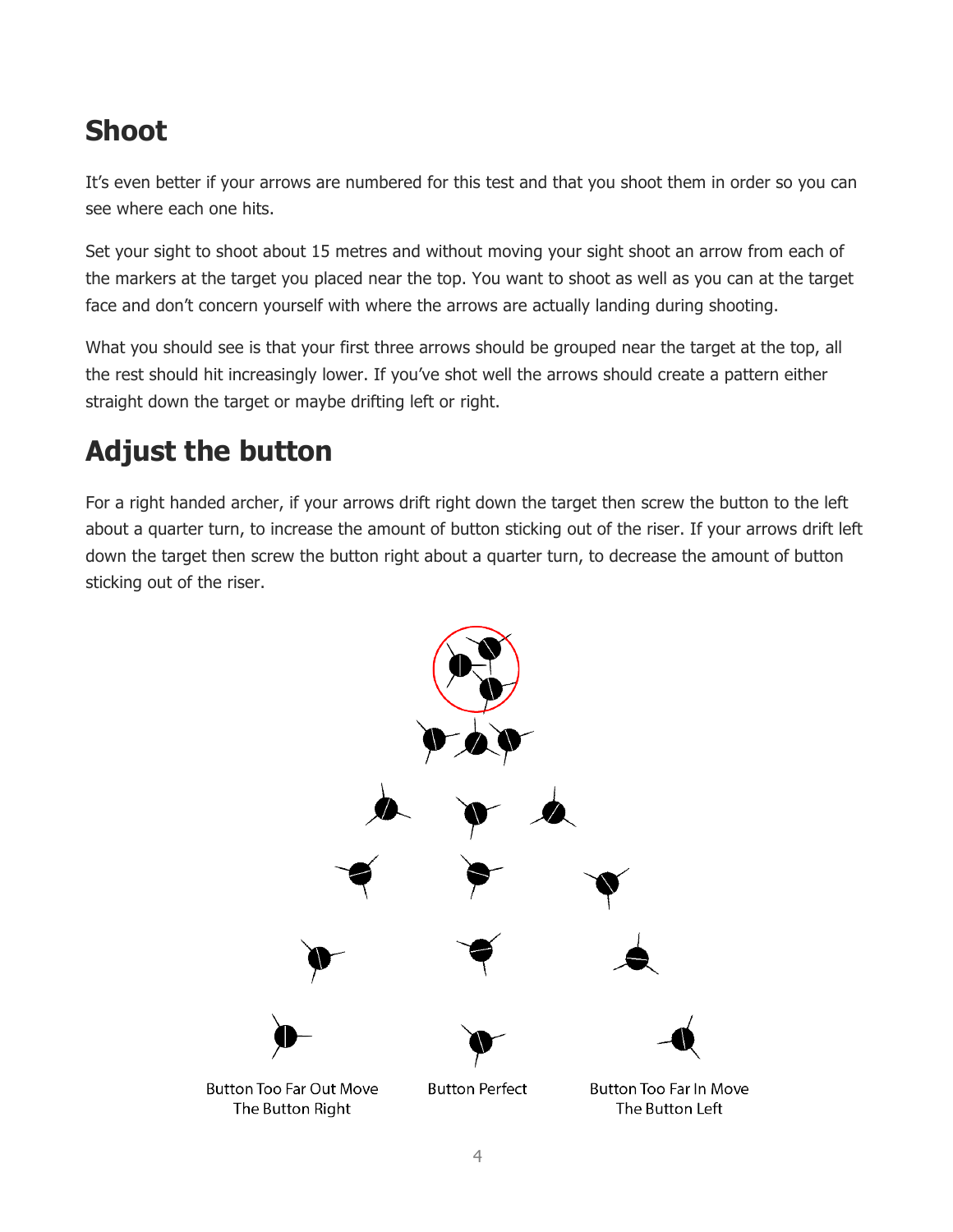Repeat this process until your arrows fall roughly down the centre. You should not need or try to adjust your sight as you go.

When you're finished you should have a setup that will shoot where you want no matter what the distance. Then you can use your windage adjustment for what it's meant for, to compensate for wind, not poor bow setup.

#### **Background**

You want the arrow to fly straight to the target but arrows are light and flexible, so when you release an arrow, although you can't see it (and you can't stop it) the arrow nock usually moves slightly left (for a right handed archer) and this sideways movement starts the bending/flexing of the arrow (remember this for later). There's then a lot of complex physics going on at this time including something I read called "the general moment equation for a rigid body".

$$
\Sigma M_G = I_G \alpha
$$

You don't need to worry about the physics but you do need to set the bow up to compensate for this slight movement and flexing and if your setup isn't right, you may well find it frustrating to get consistent sight marks and tighter groups.

# **What is Happening?**

I'll walk through what happens at release for a right handed archer, the opposite takes place with a left handed archer, so just swap the lefts and rights around. But it's related to the idea of the Archers Paradox – Although the arrow is not aligned with the bow/string/target it will still hit the target.

When you release an arrow at full draw, there is just no way a human can get their fingers out of the way of the string before it starts to move, it's just too quick. So the string actually rolls off the finger tips causing the tail (nock) of the arrow to move slightly left. The string starts to push the arrow forwards and the arrow bends, this is partially because the arrow (and especially the point which is heavier) wants to stay where it is (Newton's first law of motion). However initially both the Nock and the point are moving left while the shaft of the arrow moves to the right to form an arc. After only a fraction of a second the arrow bends in the opposite direction and now the arrow is no longer in contact with the bow, only with the string pushing it forwards. Just past the brace height the arrow pulls itself free of the string and the arrow is in free flight. The arrow should also bend once more before it's fully ahead of the bow and this will help the vanes miss the riser and rest. The arrow will continue to flex back and forth at the same frequency until the arrow hits the target, only the size of the oscillations will decrease over time.